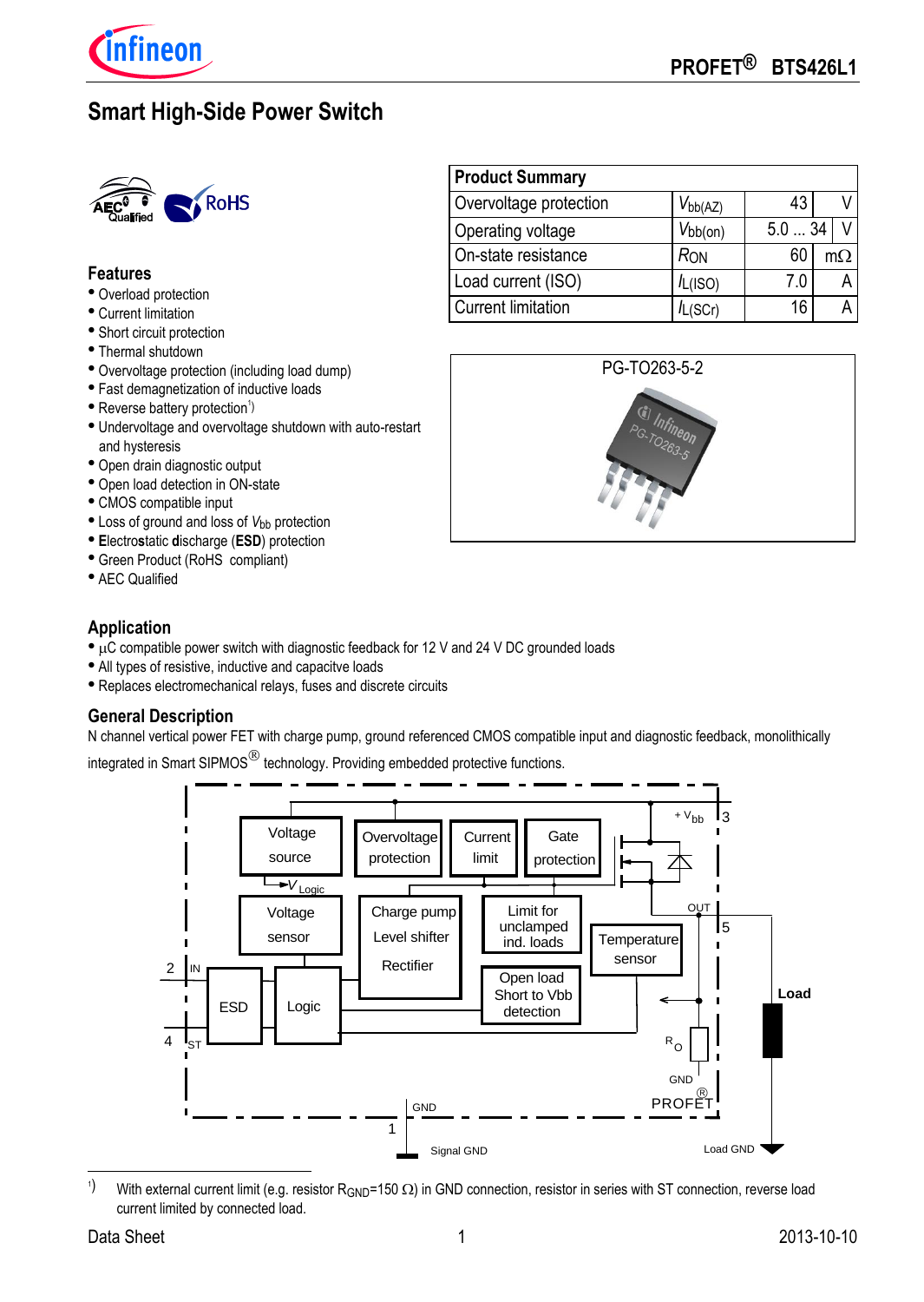

| Pin | Symbol           |   | <b>Function</b>                                                  |
|-----|------------------|---|------------------------------------------------------------------|
|     | <b>GND</b>       |   | Logic ground                                                     |
|     | IN               |   | Input, activates the power switch in case of logical high signal |
|     | Vbb              | + | Positive power supply voltage,<br>the tab is shorted to this pin |
|     | ST               | S | Diagnostic feedback, low on failure                              |
| 5   | OUT<br>(Load, L) |   | Output to the load                                               |

| <b>Maximum Ratings</b> at $T_j = 25$ °C unless otherwise specified                                                                                                                              |             |                            |          |               |              |             |
|-------------------------------------------------------------------------------------------------------------------------------------------------------------------------------------------------|-------------|----------------------------|----------|---------------|--------------|-------------|
| Parameter                                                                                                                                                                                       |             |                            | Symbol   | <b>Values</b> |              | <b>Unit</b> |
| Supply voltage (overvoltage protection see page 3)                                                                                                                                              |             |                            |          | 43            |              | V           |
| Supply voltage for short circuit protection<br>$T_{\text{i} \text{ Start}} = -40 \dots + 150^{\circ}C$                                                                                          |             | $V_{\text{bb}}$            |          | 34            |              | $\vee$      |
| Load dump protection <sup>2</sup> ) $V_{\text{LoadDump}} = U_A + V_s$ , $U_A = 13.5 \text{ V}$<br>$R_1^{3} = 2 \Omega$ , $R_1 = 1.7 \Omega$ , $t_d = 200 \text{ ms}$ , IN= low or high          |             | $V_{\text{Load dump}}^4$   |          | 60            |              | $\vee$      |
| Load current (Short circuit current, see page 4)                                                                                                                                                |             | $\mathcal{I}_{\mathsf{L}}$ |          |               | self-limited | A           |
| Operating temperature range                                                                                                                                                                     |             | $T_{i}$                    |          |               | $-40+150$    | °C          |
| Storage temperature range                                                                                                                                                                       |             | $\mathcal{T}_{\text{stg}}$ |          |               | $-55+150$    |             |
| Power dissipation (DC), $T_C \leq 25$ °C                                                                                                                                                        |             | $P_{\text{tot}}$           |          |               | 75           | W           |
| Inductive load switch-off energy dissipation, single pulse<br>$V_{\rm bb}$ = 12V, $T_{\rm i, start}$ = 150°C, $T_{\rm C}$ = 150°C const.<br>$I_1 = 7.0$ A, Z <sub>1</sub> = 24 mH, 0 $\Omega$ : |             |                            |          | 0.74          |              | J           |
| Electrostatic discharge capability (ESD)<br>IN:<br>(Human Body Model)<br>all other pins:<br>acc. MIL-STD883D, method 3015.7 and ESD assn. std. S5.1-1993                                        |             |                            |          | 1.0<br>2.0    |              | kV          |
| Input voltage (DC)                                                                                                                                                                              |             |                            |          |               | $-10+16$     | V           |
| Current through input pin (DC)                                                                                                                                                                  |             | $I_{\text{IN}}$            |          | $\pm 2.0$     |              | mA          |
| Current through status pin (DC)                                                                                                                                                                 |             |                            | $I_{ST}$ |               | ±5.0         |             |
| see internal circuit diagrams page 6                                                                                                                                                            |             |                            |          |               |              |             |
| <b>Thermal Characteristics</b>                                                                                                                                                                  |             |                            |          |               |              |             |
| <b>Parameter and Conditions</b><br>Symbol                                                                                                                                                       |             |                            |          | <b>Values</b> |              | Unit        |
|                                                                                                                                                                                                 |             |                            | min      | typ           | max          |             |
| Thermal resistance<br>chip - case:                                                                                                                                                              | $R_{th,IC}$ |                            |          |               | 1.67         | K/W         |
| junction - ambient (free air):                                                                                                                                                                  | $R_{thJA}$  |                            |          |               | 75           |             |
| SMD version, device on PCB <sup>5</sup> ):                                                                                                                                                      |             |                            |          | 34            |              |             |

 $\overline{2}$ Supply voltages higher than V<sub>bb(AZ)</sub> require an external current limit for the GND and status pins, e.g. with a 150  $\Omega$  resistor in the GND connection and a 15 k $\Omega$  resistor in series with the status pin. A resistor for the protection of the input is integrated.

<sup>3</sup>  $\mathcal{R}_{\mathsf{I}}$  = internal resistance of the load dump test pulse generator

<sup>4</sup> V<sub>Load dump</sub> is setup without the DUT connected to the generator per ISO 7637-1 and DIN 40839

<sup>5</sup> ) Device on 50mm<sup>\*</sup>50mm\*1.5mm epoxy PCB FR4 with 6cm<sup>2</sup> (one layer, 70μm thick) copper area for V<sub>bb</sub> connection. PCB is vertical without blown air.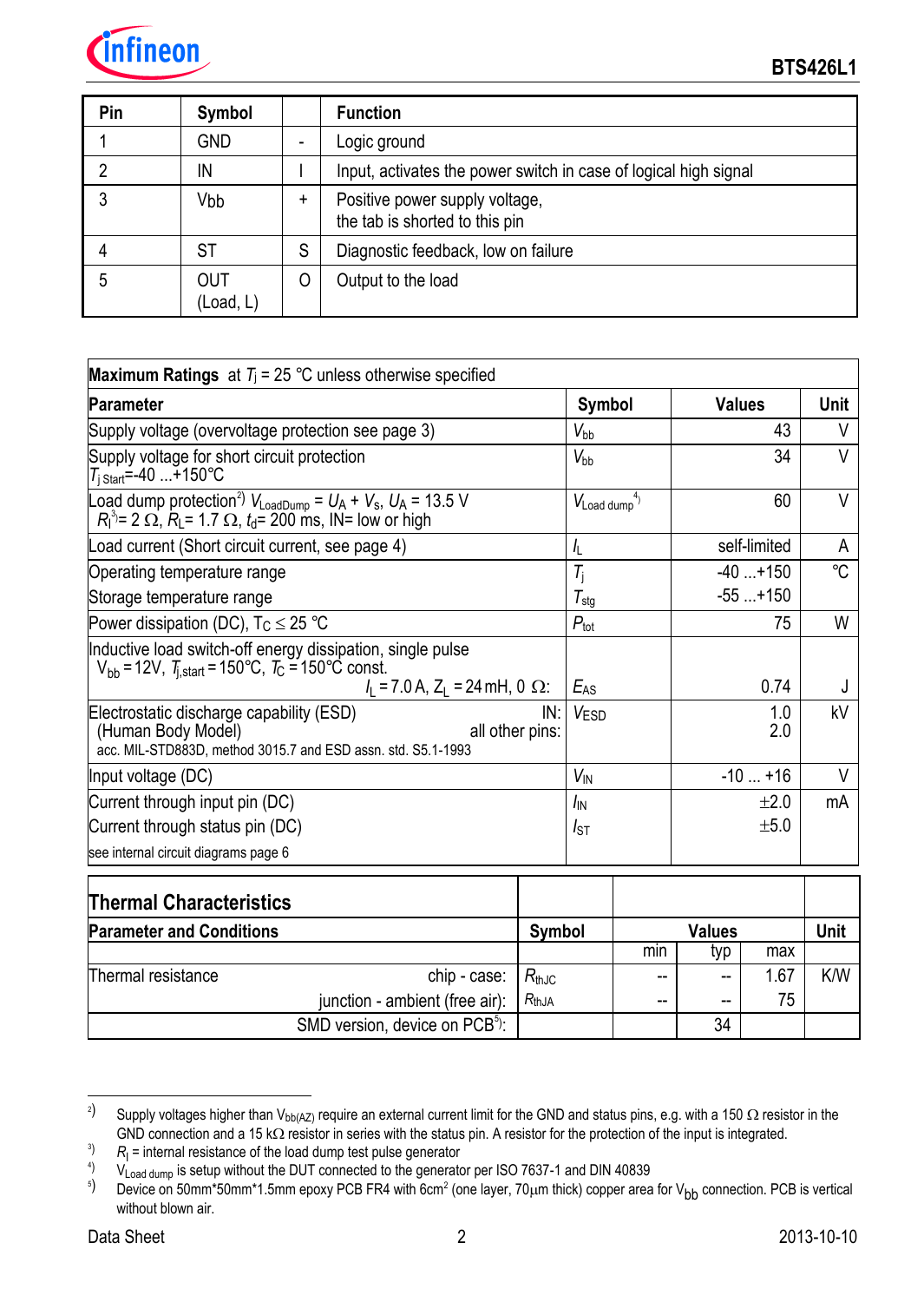

# **Electrical Characteristics**

| <b>Parameter and Conditions</b>                                                                                     | Symbol<br><b>Values</b>      |     | Unit |            |           |
|---------------------------------------------------------------------------------------------------------------------|------------------------------|-----|------|------------|-----------|
| at $T_j$ = 25 °C, $V_{bb}$ = 12 V unless otherwise specified                                                        |                              | min | typ  | max        |           |
| <b>Load Switching Capabilities and Characteristics</b>                                                              |                              |     |      |            |           |
| On-state resistance (pin 3 to 5)                                                                                    |                              |     |      |            |           |
| $T = 25$ °C:<br>$I_1 = 2 A$                                                                                         | $R_{ON}$                     |     | 50   | 60         | $m\Omega$ |
| $T = 150$ °C:                                                                                                       |                              |     | 100  | 120        |           |
| Nominal load current, ISO Norm (pin 3 to 5)                                                                         |                              | 5.8 | 7.0  |            |           |
| $V_{ON}$ = 0.5 V, $T_{C}$ = 85 °C                                                                                   | $I_{L(ISO)}$                 |     |      |            | A         |
| Output current (pin 5) while GND disconnected or GND pulled<br>up, $V_{bb}$ =30 V, $V_{IN}$ = 0, see diagram page 7 | $I_{L(GNDhigh)}$             | --  | --   | 10         | mA        |
| to 90% $V_{\text{OUT}}$ :<br>Turn-on time<br>$IN \frown$                                                            | $t_{\rm on}$                 | 80  | 200  | 400        | $\mu$ s   |
| Turn-off time<br>IN $\Box$ to 10% $V_{\text{OUT}}$ :                                                                | $t_{\text{off}}$             | 80  | 230  | 450        |           |
| $R_{L}$ = 12 $\Omega$ , $T_{I}$ =-40+150°C                                                                          |                              |     |      |            |           |
| Slew rate on                                                                                                        | $dV/dt_{on}$                 | 0.1 |      | 1          | $V/\mu s$ |
| 10 to 30% $V_{\text{OUT}}$ , $R_{\text{L}}$ = 12 $\Omega$ , $T_{\text{I}}$ =-40+150 °C                              |                              |     |      |            |           |
| Slew rate off<br>70 to 40% $V_{\text{OUT}}$ , $R_{\text{L}}$ = 12 $\Omega$ , $T_{\text{I}}$ =-40+150 °C             | -d $V/dt_{off}$              | 0.1 |      | 1          | $V/\mu s$ |
|                                                                                                                     |                              |     |      |            |           |
| <b>Operating Parameters</b>                                                                                         |                              |     |      |            |           |
| Operating voltage <sup>6)</sup><br>$T_1 = -40+150$ °C:                                                              | $V_{bb(on)}$                 | 5.0 | --   | 34         | V         |
| $T_1 = -40+150$ °C:<br>Undervoltage shutdown                                                                        | $V_{bb(under)}$              | 3.5 |      | 5.0        | $\vee$    |
| $T_j = -40+25°C$ :<br>$T_j = +150°C$ :<br>Undervoltage restart                                                      | $V_{bb($ u rst)              |     |      | 5.0<br>7.0 | V         |
| Undervoltage restart of charge pump<br>$T_1 = -40+150$ °C:<br>see diagram page 12                                   | $V_{bb(ucp)}$                | --  | 5.6  | 7.0        | V         |
| Undervoltage hysteresis $\Delta V_{\rm bb(under)}$ = $V_{\rm bb(u\;rst)}$ - $V_{\rm bb(under)}$                     | $\Delta V_{\rm bb (under)}$  | --  | 0.2  |            | V         |
| Overvoltage shutdown<br>$T_1 = -40+150$ °C:                                                                         | $V_{\text{bb(over)}}$        | 34  |      | 43         | $\vee$    |
| $T_1 = -40+150^{\circ}C$ :<br>Overvoltage restart                                                                   | $V_{bb(o) rst)}$             | 33  |      | --         | $\vee$    |
| Overvoltage hysteresis<br>$T$ <sub>j</sub> =-40+150°C:                                                              | $\Delta V_{\text{bb(over)}}$ | --  | 0.5  | --         | V         |
| $\frac{1}{T_1}$ =-40+150°C:<br>Overvoltage protection $\sqrt{ }$                                                    | $V_{bb(AZ)}$                 | 42  | 47   | --         | V         |
| $I_{\text{bb}}=40 \text{ mA}$                                                                                       |                              |     |      |            |           |
| Standby current (pin 3)                                                                                             |                              |     |      |            |           |
| $V_{\text{IN}}=0$<br>$T_i = -40+25^{\circ}C$ :                                                                      | $I_{\text{bb(off)}}$         | --  | 10   | 25         | μA        |
| $T_i = 150^{\circ}$ C:                                                                                              |                              | --  | 12   | 28         |           |
| Leakage output current (included in lbb(off))<br>$V_{IN}=0$                                                         | $I_{L(off)}$                 | --  |      | 12         | μA        |
| Operating current (Pin 1) <sup>8</sup> , $V_{\text{IN}} = 5 \text{ V}$ , $T_1 = -40+150^{\circ}\text{C}$            | <i>I</i> GND                 | −−  | 1.8  | $3.5\,$    | mA        |

<sup>-&</sup>lt;br>6 At supply voltage increase up to  $V_{bb}$ = 5.6 V typ without charge pump,  $V_{\text{OUT}} \approx V_{bb}$  - 2 V

<sup>7</sup> See also *V*<sub>ON(CL)</sub> in table of protection functions and circuit diagram page 7.

<sup>8)</sup> Add  $I_{ST}$ , if  $I_{ST} > 0$ , add  $I_{IN}$ , if  $V_{IN} > 5.5$  V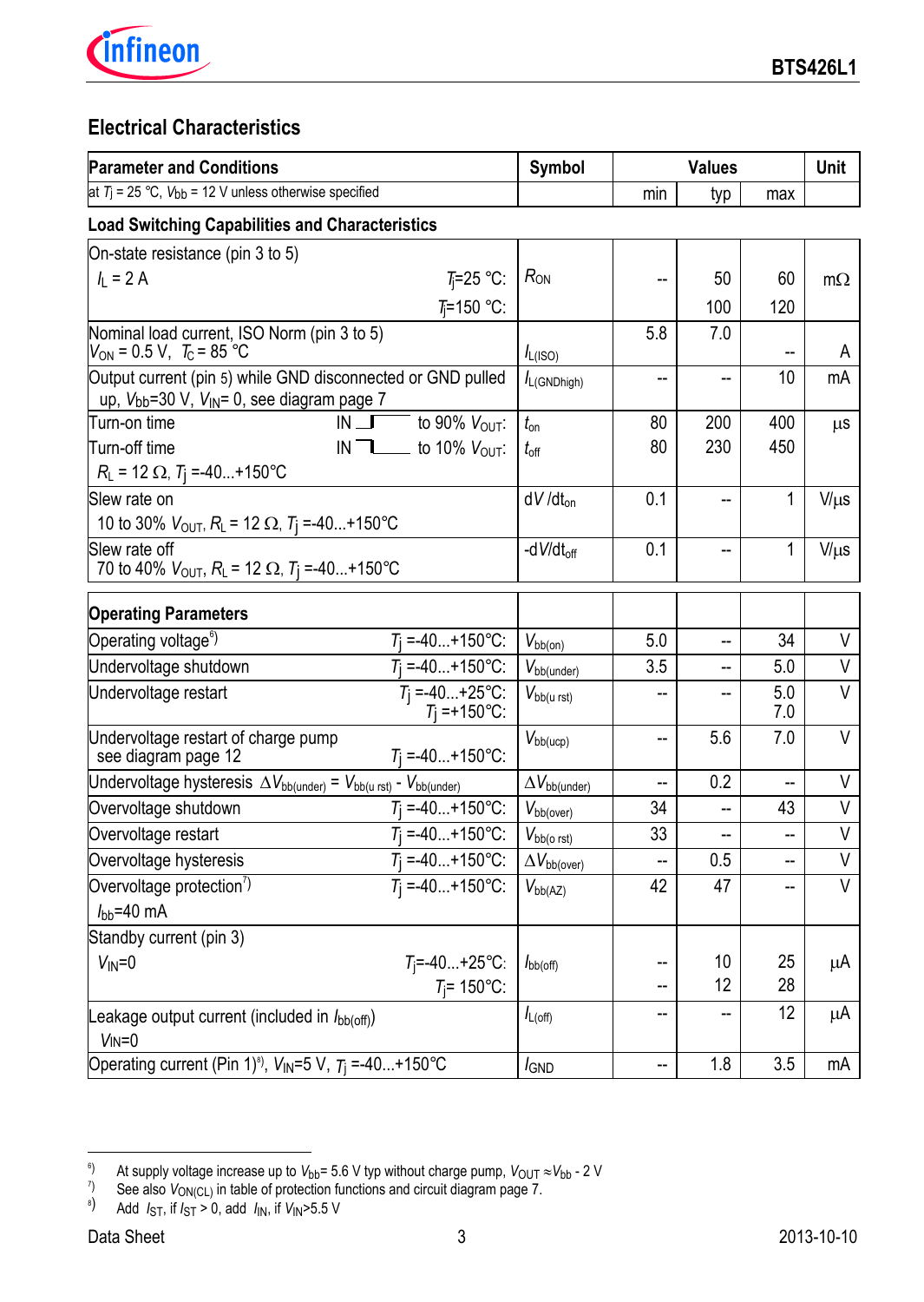

| <b>Parameter and Conditions</b>                                                                                       | Symbol                      | <b>Values</b>         |                 |                          | <b>Unit</b> |
|-----------------------------------------------------------------------------------------------------------------------|-----------------------------|-----------------------|-----------------|--------------------------|-------------|
| at $T_j$ = 25 °C, $V_{bb}$ = 12 V unless otherwise specified                                                          |                             | min                   | typ             | max                      |             |
| Protection Functions <sup>9</sup>                                                                                     |                             |                       |                 |                          |             |
| Initial peak short circuit current limit (pin 3 to 5)                                                                 | $I_{L(SCp)}$                |                       |                 |                          |             |
| $T_j = -40$ °C:<br>$T_j = 25$ °C:<br>$T_j = +150$ °C:                                                                 |                             | 21<br>15<br>11        | 32<br>25<br>17  | 43<br>35<br>24           | A           |
| Repetitive short circuit shutdown current limit                                                                       | $I_{L(SCr)}$                |                       |                 |                          |             |
| $T_i = T_{it}$ (see timing diagrams, page 10)                                                                         |                             | --                    | 16              | --                       | A           |
| Output clamp (inductive load switch off)<br>$I_1 = 40$ mA:<br>at $V_{\text{OUT}} = V_{\text{bb}} - V_{\text{ON}(CL)}$ | $V_{ON(CL)}$                | 41                    | 47              | 53                       | V           |
| Thermal overload trip temperature                                                                                     | $T_{\sf it}$                | 150                   |                 | --                       | °C          |
| Thermal hysteresis                                                                                                    | $\varDelta T_{\text{it}}$   | --                    | 10 <sup>1</sup> | --                       | K           |
| Reverse battery (pin 3 to 1) $^{10}$ )                                                                                | $-V_{bb}$                   | --                    | --              | 32                       | $\vee$      |
| Reverse battery voltage drop (Vout > Vbb)                                                                             |                             |                       |                 |                          |             |
| $T_1 = 150$ °C:<br>$I_1 = -4$ A                                                                                       | $-V_{ON(rev)}$              | --                    | 610             | $\overline{\phantom{a}}$ | mV          |
| <b>Diagnostic Characteristics</b>                                                                                     |                             |                       |                 |                          |             |
| Open load detection current<br>$T_j = -40 °C$ :<br>T <sub>j</sub> =25 150°C:<br>(on-condition)                        | $I_{L (OL)}$                | 20<br>10 <sup>1</sup> |                 | 850<br>750               | mA          |
| Open load detection voltage <sup>11</sup> )<br>(off-condition) $T_i = -40150^{\circ}C$ :                              | $V_{\text{OUT}(\text{OL})}$ | $\overline{2}$        | 3               | 4                        | V           |
| Internal output pull down<br>(pin 5 to 1), $V_{\text{OUT}} = 5 \text{ V}$ , $T_{\text{i}} = -40.150 \text{ °C}$       | $R_{\rm O}$                 | 4                     | 10 <sup>1</sup> | 30                       | kΩ          |

<sup>。&</sup>lt;br>9) Integrated protection functions are designed to prevent IC destruction under fault conditions described in the data sheet. Fault conditions are considered as "outside" normal operating range. Protection functions are not designed for continuous repetitive operation.

<sup>&</sup>lt;sup>10</sup>) Requires 150  $\Omega$  resistor in GND connection. The reverse load current through the intrinsic drain-source diode has to be limited by the connected load. Note that the power dissipation is higher compared to normal operating conditions due to the voltage drop across the intrinsic drain-source diode. The temperature protection is not active during reverse current operation! Input and Status currents have to be limited (see max. ratings page 2 and circuit page 7).

<sup>&</sup>lt;sup>11</sup>) External pull up resistor required for open load detection in off state.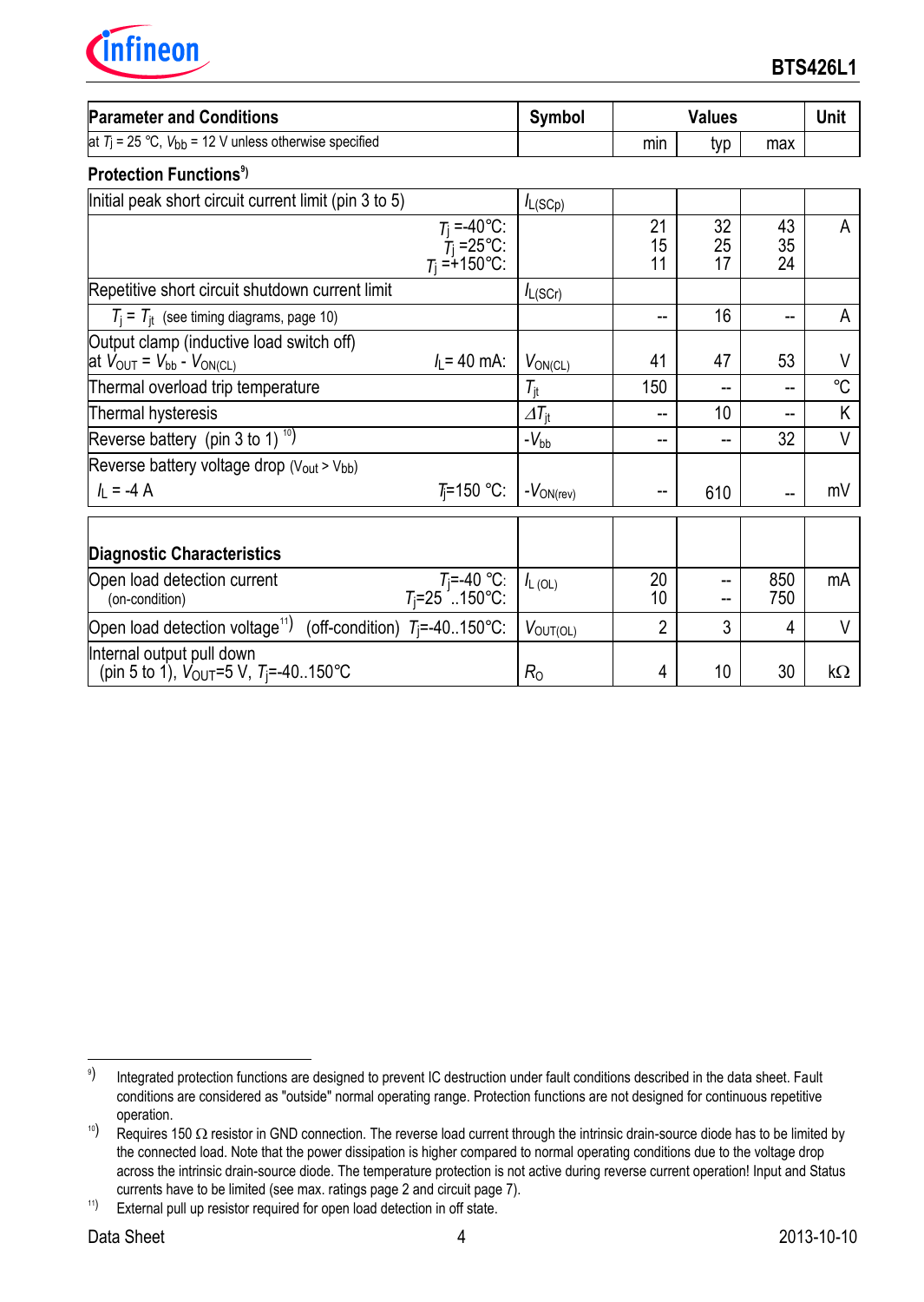

| <b>Parameter and Conditions</b>                                                           |                                                       | <b>Symbol</b>      |     | <b>Values</b> |           |         |
|-------------------------------------------------------------------------------------------|-------------------------------------------------------|--------------------|-----|---------------|-----------|---------|
| at $T_j$ = 25 °C, $V_{bb}$ = 12 V unless otherwise specified                              |                                                       |                    | min | typ           | max       |         |
| Input and Status Feedback <sup>12</sup>                                                   |                                                       |                    |     |               |           |         |
| Input resistance<br>$T_i = -40.150^{\circ}$ C, see circuit page 6                         | $R_{I}$                                               | 2.5                | 3.5 | 6             | $k\Omega$ |         |
| Input turn-on threshold voltage                                                           | $T_{i} = -40$                                         | $V_{IN(T+)}$       | 1.7 |               | 3.5       | V       |
| Input turn-off threshold voltage                                                          | $T_i = -40. + 150^{\circ}C$ $V_{IN(T-)}$              | 1.5                |     |               | V         |         |
| Input threshold hysteresis                                                                |                                                       | $\Delta V_{IN(T)}$ |     | 0.5           |           | V       |
| Off state input current (pin 2), $V_{\text{IN}}$ = 0.4 V,<br>$T_1 = -40. + 150^{\circ}$ C | $I_{\text{IN}(\text{off})}$                           | 1                  |     | 50            | μA        |         |
| On state input current (pin 2), $V_{\text{IN}}$ = 3.5 V,<br>$T_1 = -40. + 150^{\circ}$ C  | $I_{\text{IN(on)}}$                                   | 20                 | 50  | 90            | μA        |         |
| (see timing diagrams, page 11), $T_1 = -40. + 150^{\circ}$ C                              | Delay time for status with open load after switch off | $t_{d(ST OLA)}$    | 100 | 520           | 1000      | $\mu$ s |
| Status invalid after positive input slope                                                 | $t_{d(ST)}$                                           |                    | 250 | 600           | $\mu$ s   |         |
| $T = -40$ +150°C:<br>(open load)                                                          |                                                       |                    |     |               |           |         |
| Status output (open drain)                                                                |                                                       |                    |     |               |           |         |
| Zener limit voltage                                                                       | $T_1 = -40+150$ °C, $I_{ST} = +1.6$ mA:               | $V_{ST(high)}$     | 5.4 | 6.1           |           | V       |
| ST low voltage                                                                            | $T_1 = -40+25$ °C, $I_{ST} = +1.6$ mA:                | $V_{ST(low)}$      |     |               | 0.4       |         |
|                                                                                           | $T_1$ = +150°C, $I_{ST}$ = +1.6 mA:                   |                    |     |               | 0.6       |         |

 $\overline{a}$ 

 $12$ ) If a ground resistor  $R_{\text{GND}}$  is used, add the voltage drop across this resistor.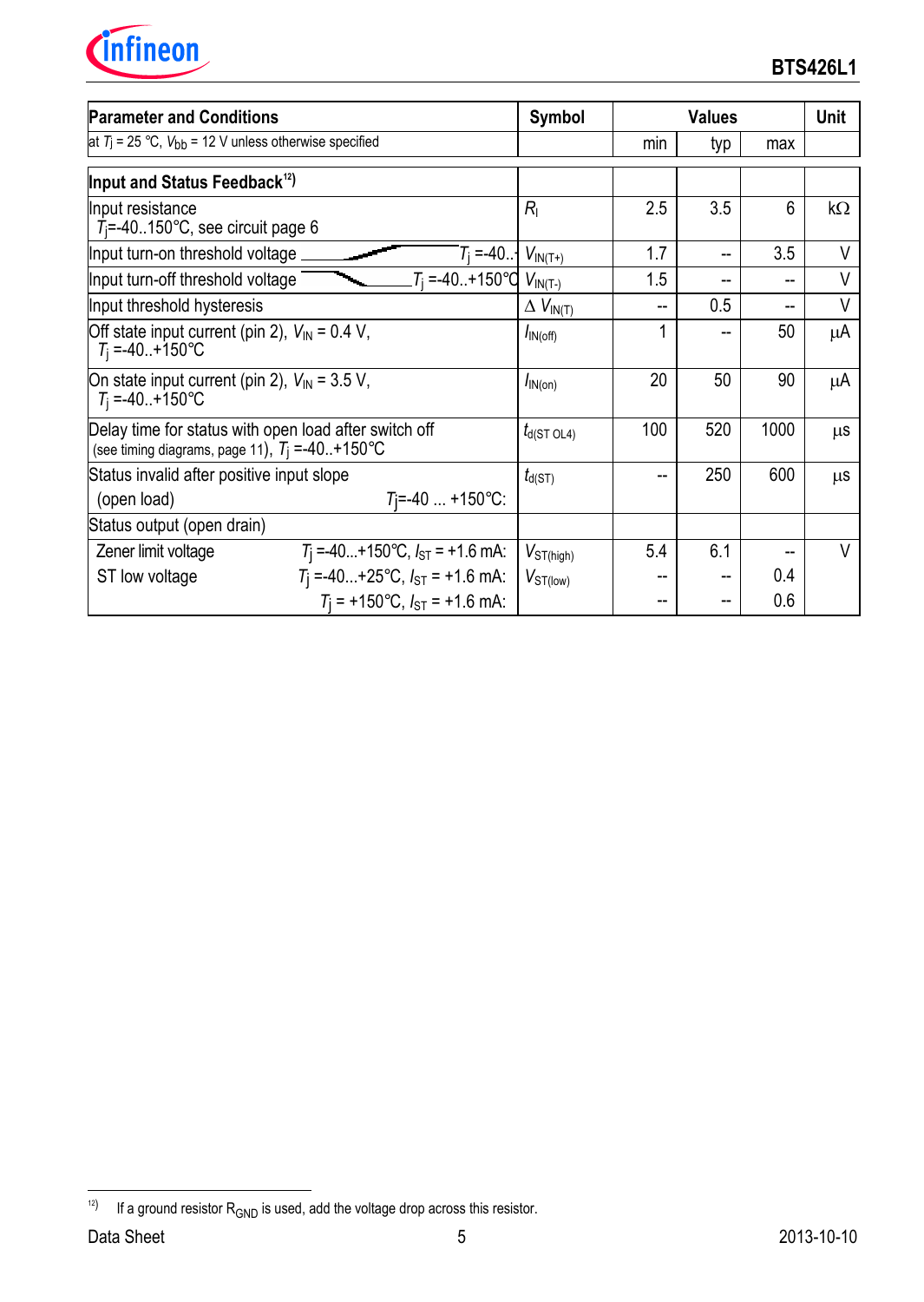

# **Truth Table**

|                  | Input- | Output          | <b>Status</b> |
|------------------|--------|-----------------|---------------|
|                  | level  | level           | 426L1         |
| <b>Normal</b>    |        |                 | н             |
| operation        | н      | н               | н             |
| Open load        |        | 13 <sub>1</sub> | $H(L^{14})$   |
|                  | н      | н               |               |
| Short circuit to |        | н               | 15)           |
| V <sub>bb</sub>  | н      | н               | $H(L^{16})$   |
| Overtem-         |        |                 | н             |
| perature         | н      |                 |               |
| Undervoltage     |        |                 | н             |
|                  | н      | L               | н             |
| Overvoltage      |        |                 | н             |
|                  | н      |                 | Н             |

 $L = "Low" Level$   $X = don't care$   $Z = high$  impedance, potential depends on external circuit H = "High" Level Status signal after the time delay shown in the diagrams (see fig 5. page 11...12)

#### **Terms**



## **Input circuit (ESD protection)**



ESD zener diodes are not to be used as voltage clamp at DC conditions. Operation in this mode may result in a drift of the zener voltage (increase of up to 1 V).

## **Status output**



ESD-Zener diode: 6.1 V typ., max 5 mA;  $RST(ON) < 380 \Omega$  at 1.6 mA, ESD zener diodes are not to be used as voltage clamp at DC conditions. Operation in this mode may result in a drift of the zener voltage (increase of up to 1 V).

## **Inductive and overvoltage output clamp**



 $13)$ <sup>13</sup>) Power Transistor off, high impedance<br><sup>14</sup>) with external resistor between nin 3 a

<sup>&</sup>lt;sup>14</sup>) with external resistor between pin 3 and pin 5<br><sup>15</sup>) An external short of output to V<sub>bb</sub> in the off sta

An external short of output to  $V_{bb}$ , in the off state, causes an internal current from output to ground. If  $R_{GND}$  is used, an offset voltage at the GND and ST pins will occur and the  $V_{ST\,low}$  signal may be errorious.

<sup>&</sup>lt;sup>16</sup>) Low resistance to  $V_{\text{bb}}$  may be detected in ON-state by the no-load-detection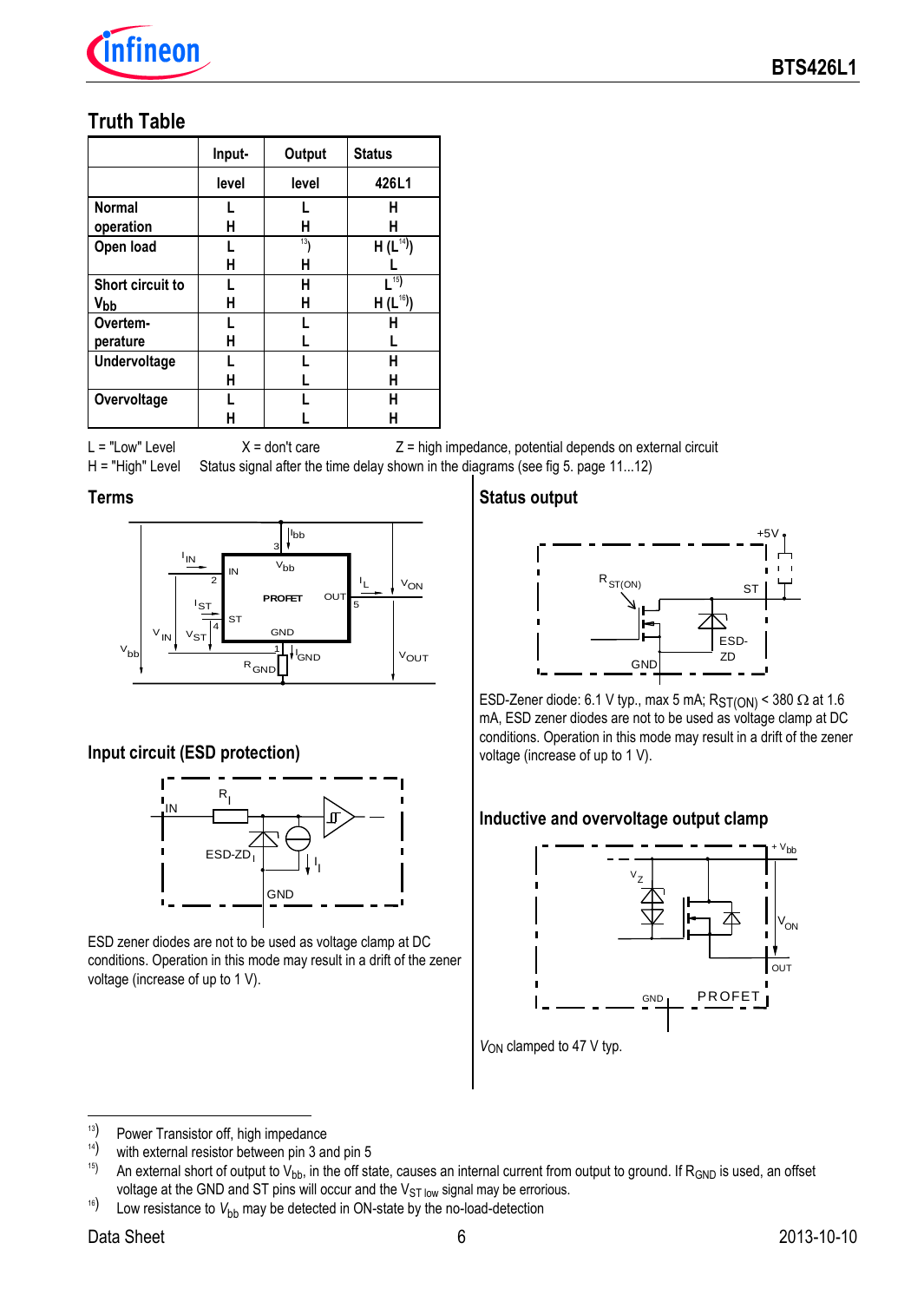

## **Overvolt. and reverse batt. protection**



 $V_{Z1}$  = 6.2 V typ.,  $V_{Z2}$  = 47 V typ.,  $R_{GND}$  = 150  $\Omega$ ,  $R_{ST}$ = 15 k $\Omega$ ,  $R = 3.5$  k $\Omega$  typ.

## **Open-load detection**

ON-state diagnostic condition:  $V_{ON}$  <  $R_{ON}$  \*  $I_{L(OL)}$ ; IN high



OFF-state diagnostic condition:  $V_{\text{OUT}}$  > 3 V typ.; IN low



## **GND disconnect**



Any kind of load. In case of Input=high is  $V_{\text{OUT}} \approx V_{\text{IN}} - V_{\text{IN}(T+)}$ . Due to  $V_{GND}$  >0, no  $V_{ST}$  = low signal available.

## **GND disconnect with GND pull up**



Any kind of load. If VGND <sup>&</sup>gt; *V*IN - *V*IN(T+) device stays off Due to  $V_{GND}$  >0, no  $V_{ST}$  = low signal available.

## **Vbb disconnect with energized inductive load**



Normal load current can be handled by the PROFET itself.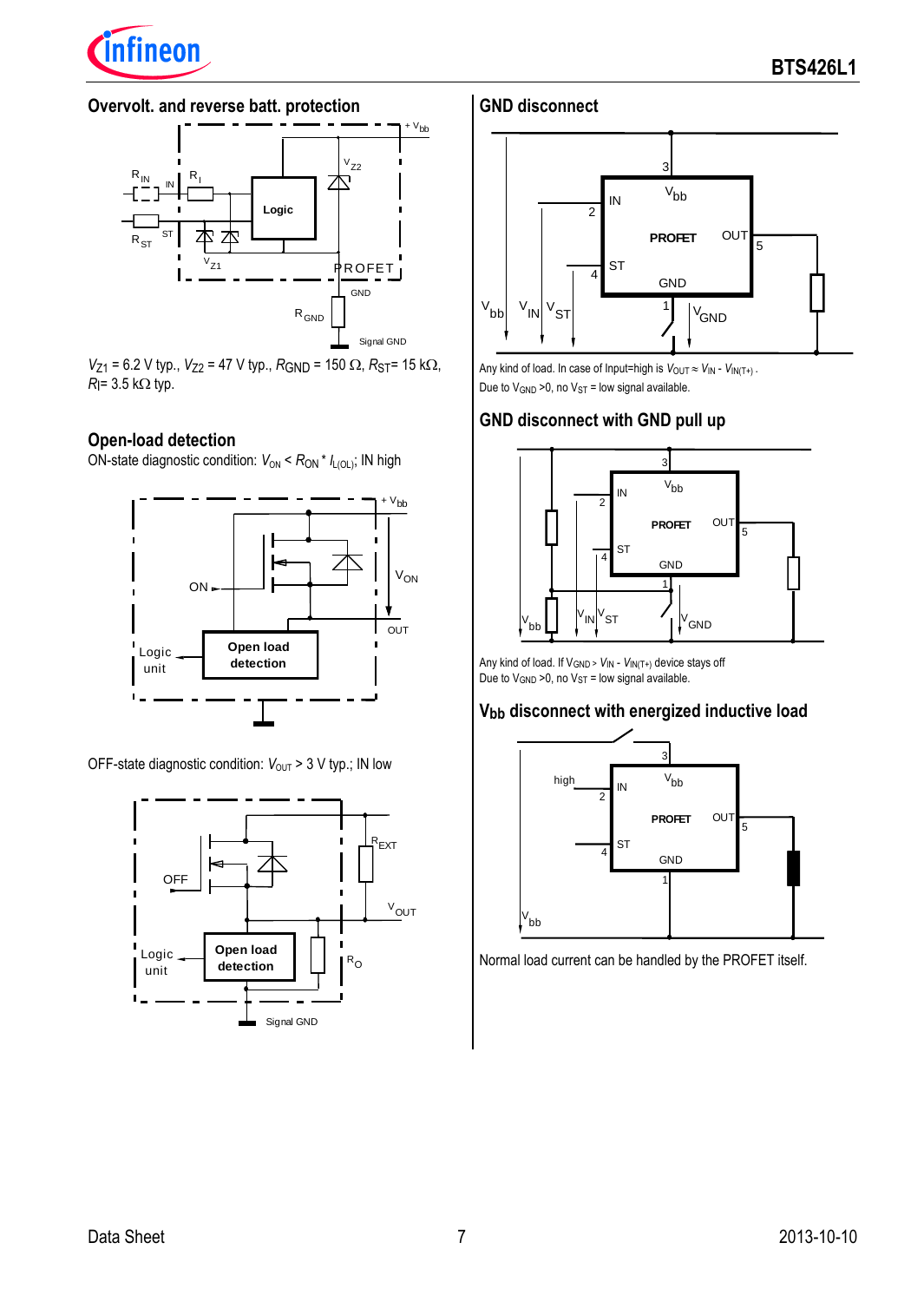

*I*L [A]

## **Vbb disconnect with charged external inductive load**



If other external inductive loads L are connected to the PROFET, additional elements like D are necessary.

## **Inductive Load switch-off energy dissipation**



Energy stored in load inductance:

$$
E_{\rm L} = \frac{1}{2} \cdot L \cdot I_{\rm L}^2
$$

While demagnetizing load inductance, the energy dissipated in PROFET is

$$
E_{\text{AS}}\text{= E}_{\text{bb}}\text{+ E}_{\text{L}}\text{ - E}_{\text{R}}\text{=}\int V_{\text{ON}(\text{CL})}\cdot i_{\text{L}}(t)\ dt,
$$

with an approximate solution for  $R_L > 0 \Omega$ :

$$
E_{\text{AS}} = \frac{I_{\text{L}} \cdot L}{2 \cdot R_{\text{L}}} \cdot (V_{\text{bb}} + |V_{\text{OUT}(\text{CL})}|) \cdot \ln \left(1 + \frac{I_{\text{L}} \cdot R_{\text{L}}}{|V_{\text{OUT}(\text{CL})}|}\right)
$$

# **Maximum allowable load inductance for**





 $Z_{thJC} = f(t_p)Z_{thJC}$  [K/W]

1



2 7 12 17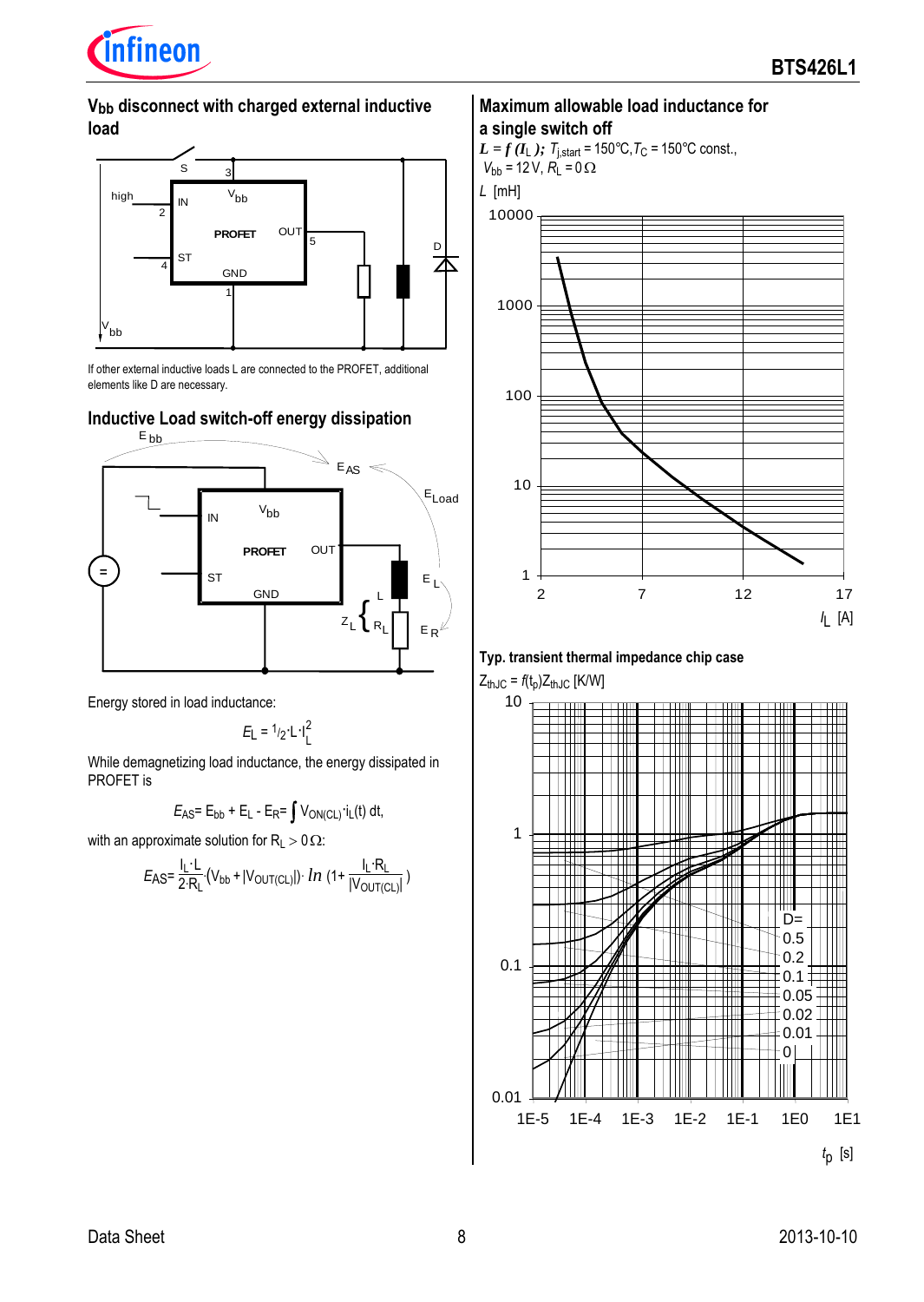

#### **Transient thermal impedance chip ambient air**



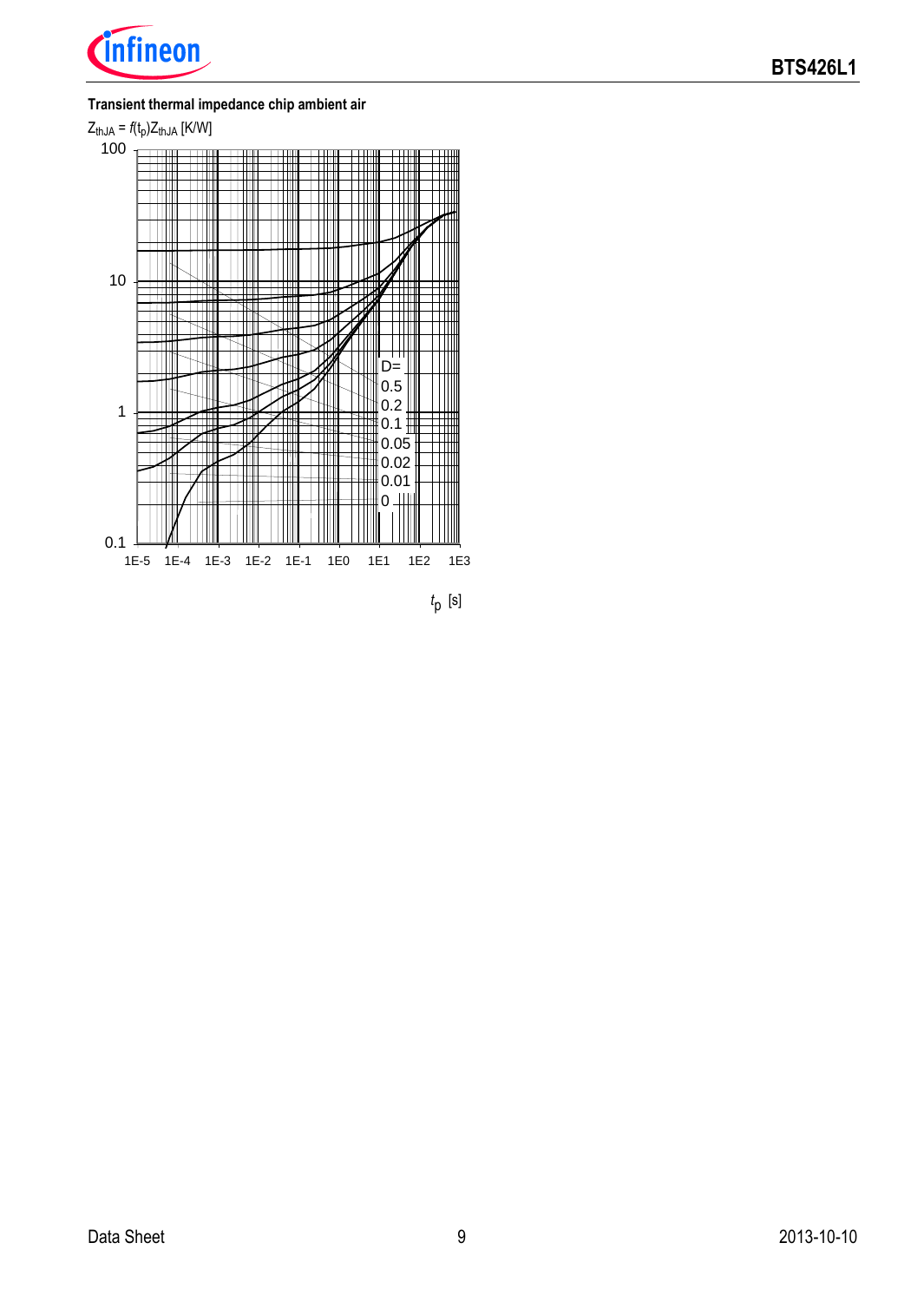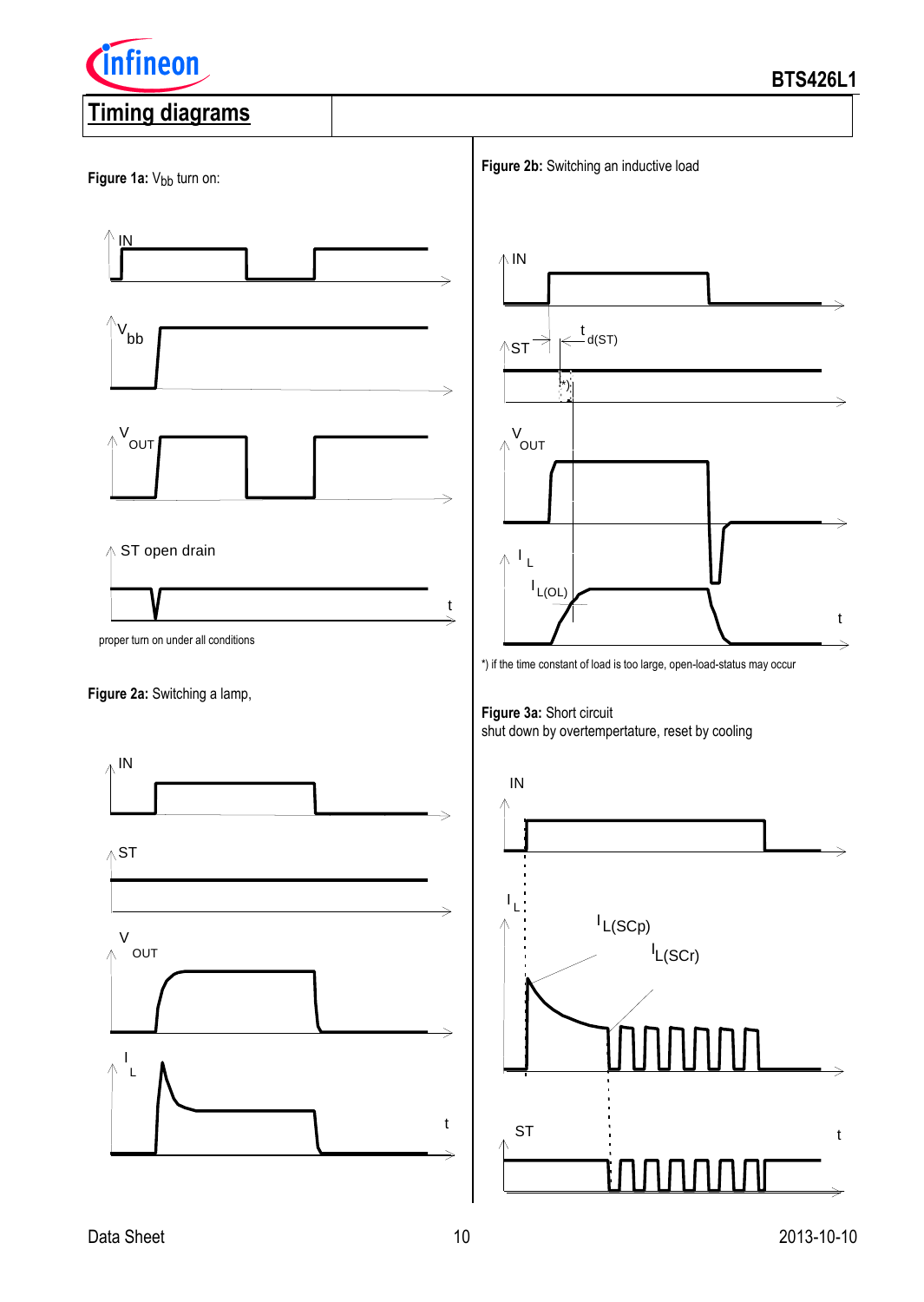

Heating up may require several milliseconds, depending on external conditions



Reset if *T*j <*T*jt



**Figure 5a:** Open load: detection in ON-state, turn on/off to open load



The status delay time  $t<sub>d</sub>(ST OLA)$  allows to ditinguish between the failure modes "open load" and "overtemperature".



Figure 5b: Open load: detection in ON-state, open load occurs in

on-state

**Figure 5c:** Open load: detection in ON- and OFF-state (with REXT), turn on/off to open load



 $t_{d(ST OLI)} = 20 \mu s$  typ.,  $t_{d(ST OL2)} = 10 \mu s$  typ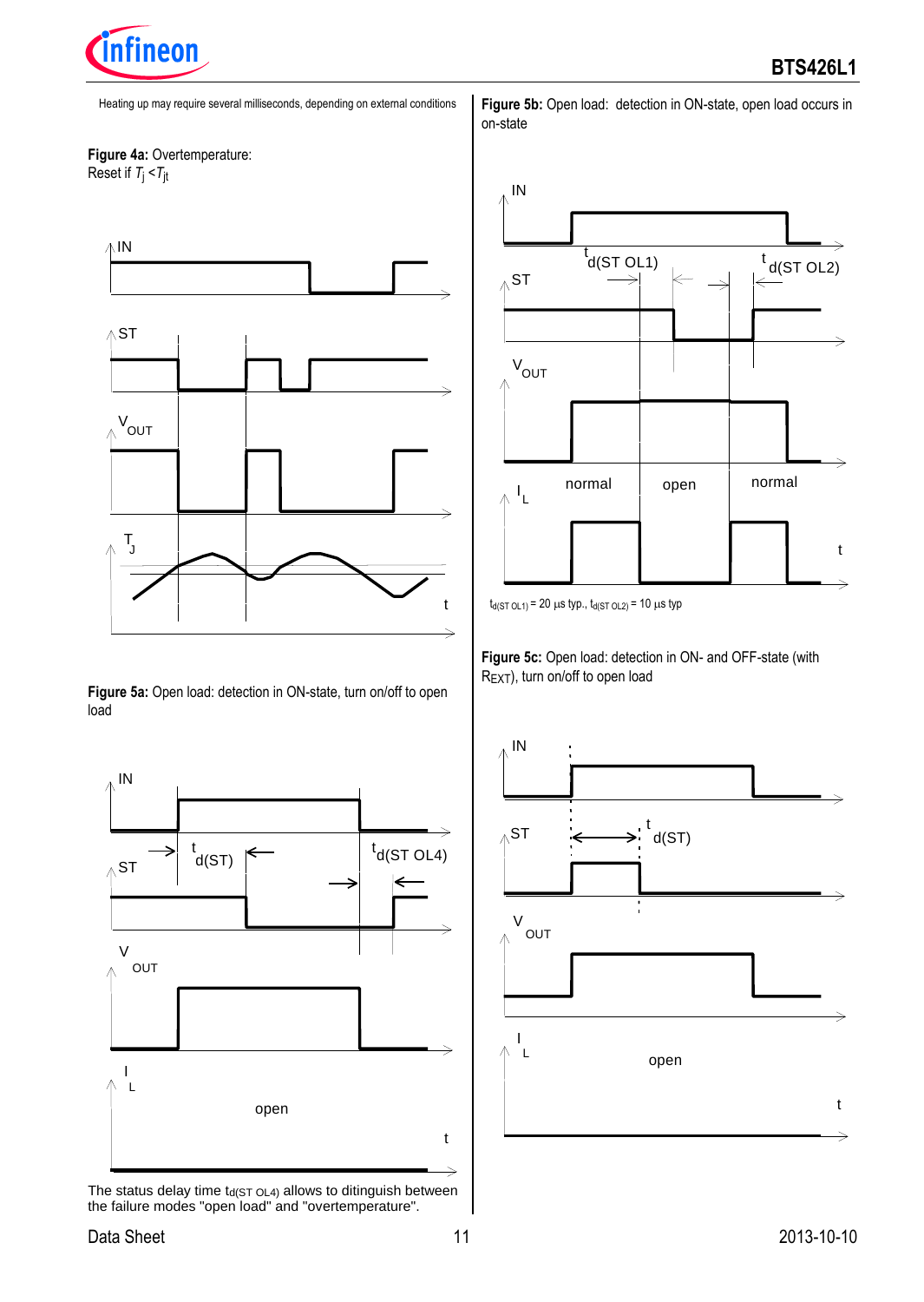

**Figure 6a:** Undervoltage:



**Figure 6b:** Undervoltage restart of charge pump



charge pump starts at  $V_{bb(ucp)}$  =5.6 V typ.



**Figure 7a:** Overvoltage: